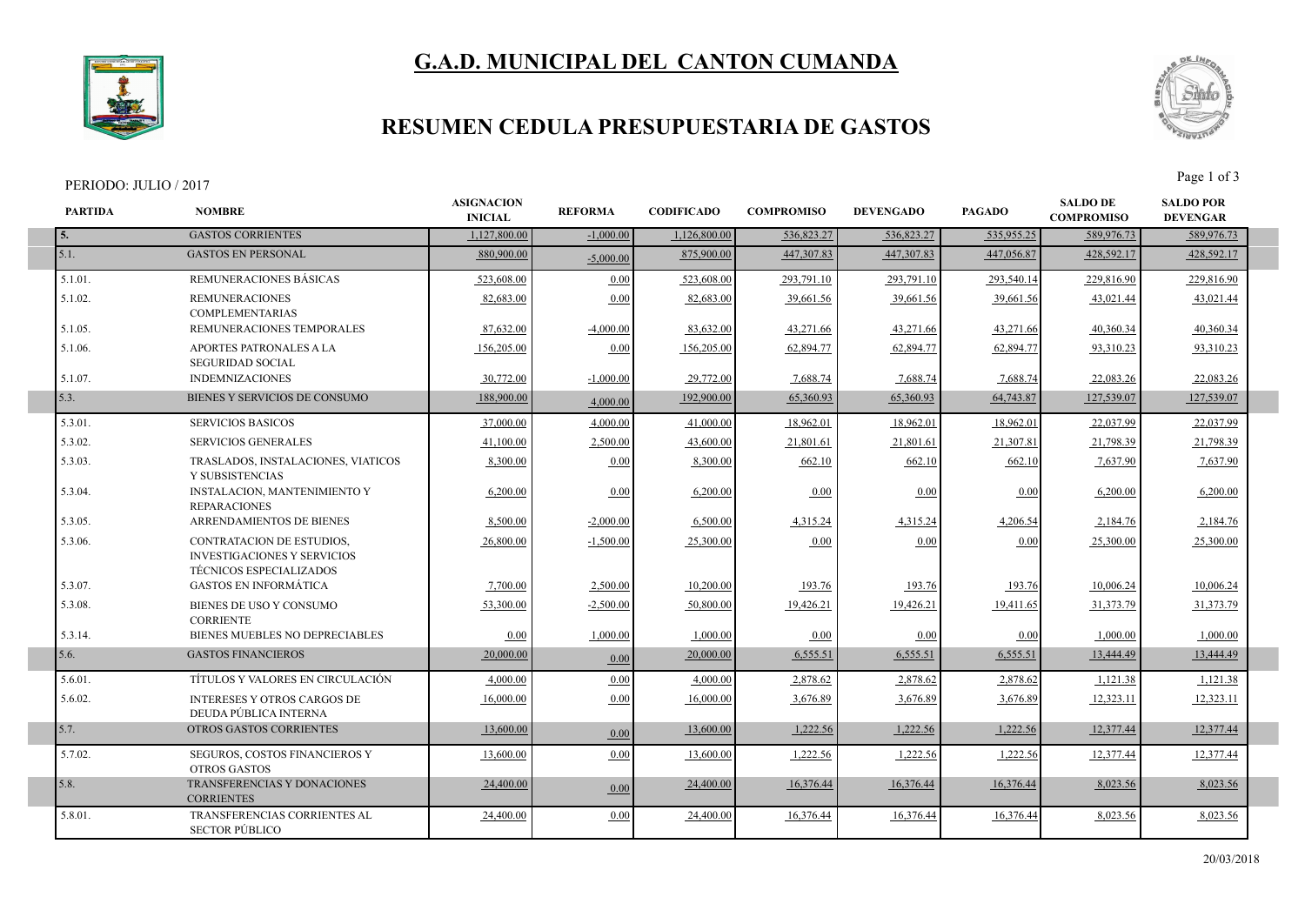



## **RESUMEN CEDULA PRESUPUESTARIA DE GASTOS**

#### PERIODO: JULIO / 2017<br>Page 2 of 3

I

I



| <b>PARTIDA</b> | <b>NOMBRE</b>                                                 | <b>ASIGNACION</b><br><b>INICIAL</b> | <b>REFORMA</b> | <b>CODIFICADO</b> | <b>COMPROMISO</b> | <b>DEVENGADO</b> | <b>PAGADO</b> | <b>SALDO DE</b><br><b>COMPROMISO</b> | <b>SALDO POR</b><br><b>DEVENGAR</b> |  |
|----------------|---------------------------------------------------------------|-------------------------------------|----------------|-------------------|-------------------|------------------|---------------|--------------------------------------|-------------------------------------|--|
| 7.             | <b>GASTOS DE INVERSIÓN</b>                                    | 3,398,099.93                        | 40,777.95      | 3,438,877.88      | 1,121,983.69      | 1,121,983.69     | 1,117,694.10  | 2,316,894.19                         | 2,316,894.19                        |  |
| 7.1.           | <b>GASTOS EN PERSONAL PARA INVERSIÓN</b>                      | 619,219.00                          | $-5.400.00$    | 613,819.00        | 316,625.62        | 316,625.62       | 316,619.01    | 297,193.38                           | 297,193.38                          |  |
| 7.1.01.        | REMUNERACIONES BÁSICAS                                        | 311,055.00                          | $-5,400.00$    | 305,655.00        | 190.854.23        | 190.854.23       | 190,847.62    | 114,800.77                           | 114,800.77                          |  |
| 7.1.02.        | <b>REMUNERACIONES</b><br><b>COMPLEMENTARIAS</b>               | 63,516.00                           | 0.00           | 63,516.00         | 31,875.81         | 31,875.8         | 31,875.81     | 31,640.19                            | 31,640.19                           |  |
| 7.1.05.        | REMUNERACIONES TEMPORALES                                     | 96,504.00                           | 0.00           | 96,504.00         | 48,085.70         | 48,085.70        | 48,085.70     | 48,418.30                            | 48,418.30                           |  |
| 7.1.06.        | APORTES PATRONALES A LA<br><b>SEGURIDAD SOCIAL</b>            | 116,507.00                          | 0.00           | 116,507.00        | 45,809.88         | 45,809.88        | 45,809.88     | 70,697.12                            | 70,697.12                           |  |
| 7.1.07.        | <b>INDEMNIZACIONES</b>                                        | 31,637.00                           | 0.00           | 31,637.00         | 0.00              | 0.00             | 0.00          | 31,637.00                            | 31,637.00                           |  |
| 7.3.           | BIENES Y SERVICIOS PARA INVERSIÓN                             | 848,018.04                          | 41,177.95      | 889,195.99        | 339,296.44        | 339,296.44       | 336,247.07    | 549,899.55                           | 549,899.55                          |  |
| 7.3.02.        | <b>SERVICIOS GENERALES</b>                                    | 58,000.00                           | 5.400.00       | 63,400.00         | 15,670.08         | 15,670.08        | 15.430.68     | 47,729.92                            | 47.729.92                           |  |
| 7.3.03.        | TRASLADOS, INSTALACIONES<br>VIÁTICOS Y SUBSISTENCIAS          | 4,600.00                            | 0.00           | 4,600.00          | 232.73            | 232.73           | 232.73        | 4,367.27                             | 4,367.27                            |  |
| 7.3.04.        | <b>INSTALACIONES, MANTENIMIENTOS Y</b><br><b>REPARACIONES</b> | 96,644.00                           | 3,300.00       | 99,944.00         | 26,247.72         | 26,247.72        | 26,185.42     | 73,696.28                            | 73,696.28                           |  |
| 7.3.05.        | ARRENDAMIENTO DE BIENES                                       | 27,000.00                           | 7.000.00       | 34,000.00         | 28,826.72         | 28,826.72        | 27,277.12     | 5,173.28                             | 5,173.28                            |  |
| 7.3.06.        | CONTRATACIONES DE ESTUDIOS E<br><b>INVESTIGACIONES</b>        | 47,000.00                           | $-24,450.00$   | 22,550.00         | 3,695.19          | 3,695.19         | 3,695.19      | 18,854.81                            | 18,854.81                           |  |
| 7.3.07.        | <b>GASTOS EN INFORMÁTICA</b>                                  | 2,500.00                            | 0.00           | 2,500.00          | 0.00              | 0.00             | 0.00          | 2,500.00                             | 2,500.00                            |  |
| 7.3.08.        | BIENES DE USO Y CONSUMO DE<br><b>INVERSIÓN</b>                | 603,274.04                          | 48,927.95      | 652,201.99        | 263,864.83        | 263,864.83       | 262,666.76    | 388,337.16                           | 388,337.16                          |  |
| 7.3.14.        | BIENES MUEBLES NO DEPRECIABLES                                | 9,000.00                            | 1,000.00       | 10,000.00         | 759.17            | 759.17           | 759.17        | 9,240.83                             | 9,240.83                            |  |
| 7.5.           | <b>OBRAS PÚBLICAS</b>                                         | 1,619,901.89                        | 5.000.00       | 1,624,901.89      | 354,239.19        | 354,239.19       | 353,771.56    | 1,270,662.70                         | 1,270,662.70                        |  |
| 7.5.01.        | <b>OBRAS DE INFRAESTRUCTURA</b>                               | 1.599.509.89                        | 5.000.00       | 1.604.509.89      | 353,800.81        | 353,800.81       | 353, 333. 18  | 1.250.709.08                         | 1.250.709.08                        |  |
| 7.5.04.        | OBRAS EN LÍNEAS, REDES E<br><b>INSTALACIONES ELÉCTRICAS</b>   | 10,392.00                           | 8,000.00       | 18,392.00         | 438.38            | 438.38           | 438.38        | 17,953.62                            | 17,953.62                           |  |
| 7.5.99.        | ASIGNACIONES A DISTRIBUIR                                     | 10,000.00                           | $-8,000.00$    | 2,000.00          | 0.00              | 0.00             | 0.00          | 2,000.00                             | 2.000.00                            |  |
| 7.7.           | OTROS GASTOS DE INVERSIÓN                                     | 13,000.00                           | 0.00           | 13,000.00         | 4,876.22          | 4,876.22         | 4,110.24      | 8,123.78                             | 8,123.78                            |  |
| 7.7.01.        | <b>IMPUESTOS TASAS Y CONTRIBUCIONES</b>                       | 0.00                                | 0.00           | 0.00              | 0.00              | 0.00             | 0.00          | 0.00                                 | 0.00                                |  |
| 7.7.02.        | SEGUROS, COSTOS FINANCIEROS Y<br><b>OTROS GASTOS</b>          | 13,000.00                           | 0.00           | 13,000.00         | 4,876.22          | 4,876.22         | 4,110.24      | 8,123.78                             | 8,123.78                            |  |
| 7.8.           | TRANSFERENCIAS Y DONACIONES PARA<br><b>INVERSIÓN</b>          | 297,961.00                          | 0.00           | 297,961.00        | 106,946.22        | 106.946.22       | 106,946.22    | 191,014.78                           | 191,014.78                          |  |
|                |                                                               |                                     |                |                   |                   |                  |               |                                      |                                     |  |
|                |                                                               |                                     |                |                   |                   |                  |               |                                      |                                     |  |